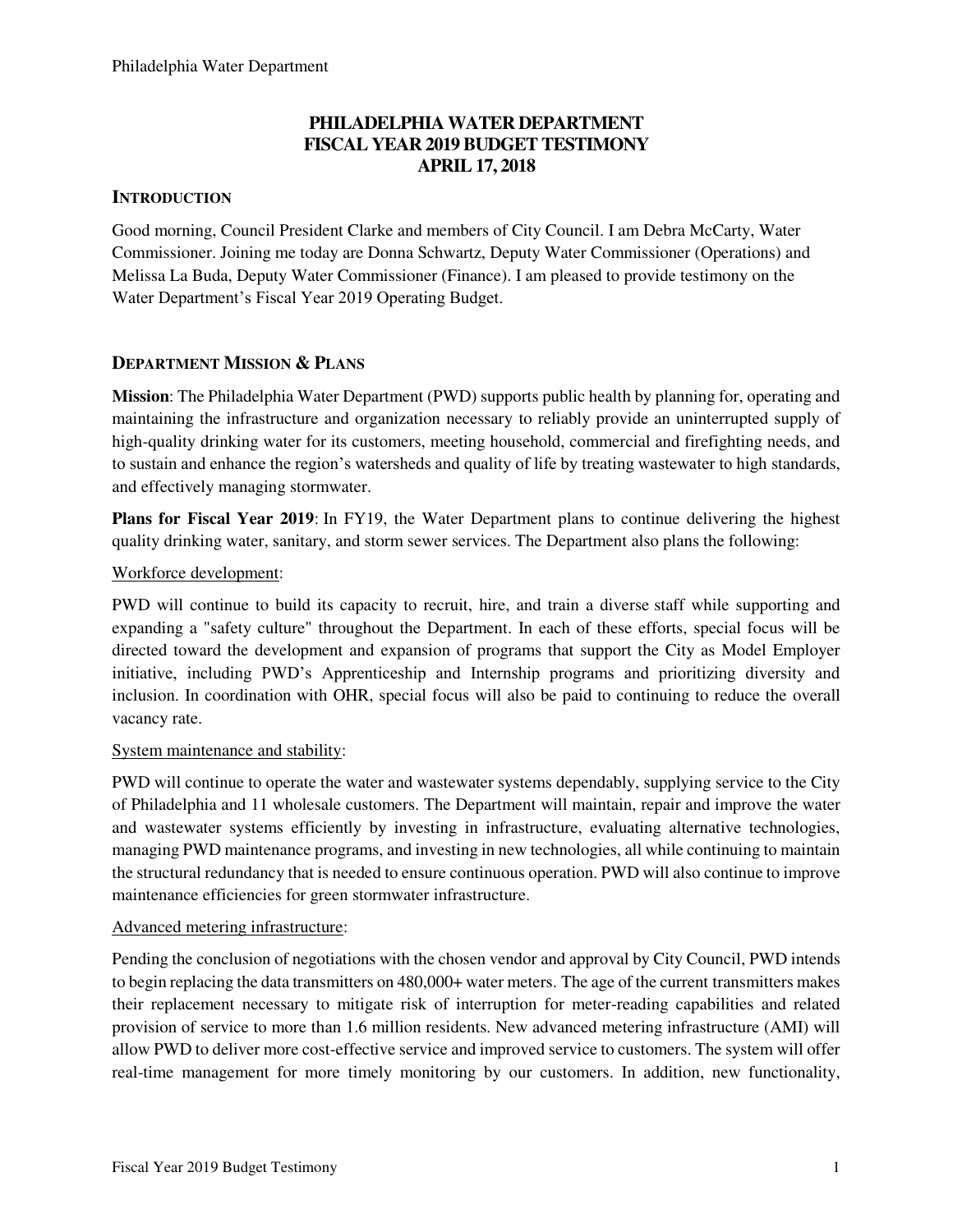including tamper and leak detection and meter failure notification, will support greater overall system reliability.

## Capital investment:

PWD will continue to reinvest in the Department's infrastructure through its capital program. The Department's FY19 capital budget is \$353.6 million and includes funding for ongoing infrastructure upgrades and maintenance through pipeline monitoring and best practices in asset management. These investments will allow the Department to ensure reliability of service by replacing water and wastewater infrastructure that has reached the end of its useful life. They will also allow the Department to continue to meet regulatory requirements.

### Customer service improvements:

PWD and WRB combined our call centers in March 2018. In FY19, we plan to optimize this opportunity for greater efficiency and better customer satisfaction. PWD will also continue to engage and communicate actively with customers in a variety of ways, including traditional printing of bill stuffers, a new homeowner's guide, easy access to information on PWD's website and blog, and social media integration with all messaging. We will continue our commitment to serve all customers through our language access services which include translated documents, telephonic interpretation and, if necessary, in-person interpretation. PWD will continue to offer lead service line replacements during water main relays and through the HELP program, and work with WRB to enroll more eligible customers in TAP (our lowincome assistance program). Lastly, PWD plans to implement a tiered HELP loan, allowing our low-income customers more time to payback HELP loans for exterior plumbing repairs.

# Financial strength:

The City has "A" category ratings for its City of Philadelphia, Water and Wastewater Revenue Bonds from all three major rating agencies: A1 (Moody's),  $A+$  (Standard & Poor's) and  $A+$  (Fitch). During the next year, PWD will work with other agencies to ensure that the bonds retain both their existing ratings and stable outlook.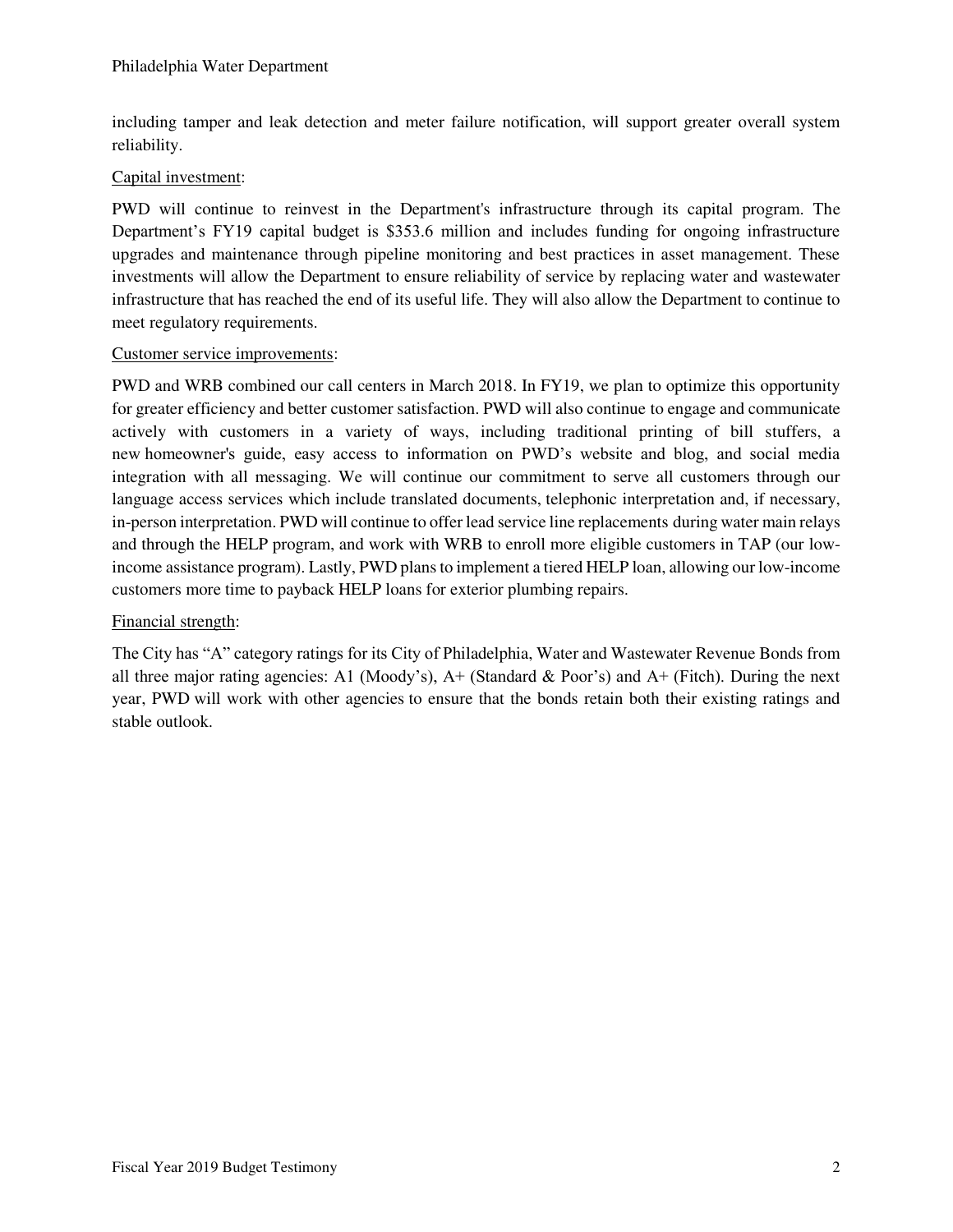# **BUDGET SUMMARY & OTHER BUDGET DRIVERS**

| <b>Staff Demographics Summary (as of December 2017)</b> |           |           |           |           |  |  |  |
|---------------------------------------------------------|-----------|-----------|-----------|-----------|--|--|--|
|                                                         | Total     | Minority  | White     | Female    |  |  |  |
| Number of Full-Time Staff                               | 1,864     | 1,179     | 685       | 383       |  |  |  |
| Number of Exempt Staff                                  | 16        | 6         | 10        | 8         |  |  |  |
| Number of Executive Staff (deputy level and<br>above)   | 8         |           |           |           |  |  |  |
| Average Salary, Full-Time Staff                         | \$49,754  | \$45,982  | \$56,247  | \$52,925  |  |  |  |
| Average Salary, Exempt Staff                            | \$100,649 | \$79,780  | \$113,170 | \$116,459 |  |  |  |
| Average Salary, Executive Staff                         | \$129,285 | \$120,000 | \$130,612 | \$133,550 |  |  |  |
| Median Salary, Full-Time Staff                          | \$45,758  | \$44,156  | \$49,463  | \$45,749  |  |  |  |
| Median Salary, Exempt Staff                             | \$102,460 | \$79,500  | \$119,513 | \$112,460 |  |  |  |
| Median Salary, Executive Staff                          | \$123,753 | \$120,000 | \$127,506 | \$135,000 |  |  |  |

| <b>Employment Levels (as of December 2017)</b> |                 |          |  |  |  |  |
|------------------------------------------------|-----------------|----------|--|--|--|--|
|                                                | <b>Budgeted</b> | Filled   |  |  |  |  |
| Number of Full-Time Positions                  | 2,072           | 1,864    |  |  |  |  |
| Number of Exempt Positions                     | 18              | 16       |  |  |  |  |
| Number of Executive Positions (deputy)         | 10              |          |  |  |  |  |
| level and above)                               |                 |          |  |  |  |  |
| Average Salary of All Full-Time Positions      | \$47,161        | \$49,754 |  |  |  |  |
| Median Salary of All Full-Time Positions       | \$44,312        | \$45,758 |  |  |  |  |

## **Water Department Financial Summary by Class**

| <b>Traite Department Financial Summary DY Class</b> |                |                    |                                 |                    |                |                  |
|-----------------------------------------------------|----------------|--------------------|---------------------------------|--------------------|----------------|------------------|
|                                                     | FY17 Original  | FY17 Actual        | FY18 Original<br>FY18 Estimated |                    | FY19 Proposed  | Difference:      |
|                                                     | Appropriations | <b>Obligations</b> | Appropriations                  | <b>Obligations</b> | Appropriations | <b>FY19-FY18</b> |
| Class 100 - Employee Compensation                   | \$107,688,919  | \$102,685,334      | \$116,470,294                   | \$116,470,294      | \$119,823,412  | \$3,353,118      |
| Class 200 - Purchase of Services                    | \$159,715,792  | \$144,328,351      | \$157,471,521                   | \$157,471,521      | \$173,643,500  | \$16,171,979     |
| Class 300/400 - Materials, Supplies & Equipment     | \$48,537,569   | \$40,707,310       | \$48,934,793                    | \$48,934,793       | \$54,083,000   | \$5,148,207      |
| Class 500 - Contributions                           | \$501,000      | \$7,352,193        | \$600,000                       | \$600,000          | \$671,000      | \$71,000         |
| Class 800 - Payment to Other Funds                  | \$66,700,000   | \$65,700,000       | \$71,000,000                    | \$71,000,000       | \$71,000,000   | \$0              |
|                                                     | \$383,143,280  | \$360,773,188      | \$394,476,608                   | \$394,476,608      | \$419,220,912  | \$24,744,304     |

| <b>Contracts Summary (Professional Services only)</b> |              |              |              |              |              |                              |  |  |
|-------------------------------------------------------|--------------|--------------|--------------|--------------|--------------|------------------------------|--|--|
|                                                       | <b>FY13</b>  | <b>FY14</b>  | <b>FY15</b>  | <b>FY16</b>  | <b>FY17</b>  | <b>FY18 YTD</b><br>(01 & 02) |  |  |
| Total amount of contracts                             | \$48,053,581 | \$50,233,426 | \$54,058,896 | \$71,934,879 | \$61,710,616 | \$54,265,617                 |  |  |
| Total amount to M/W/DSBE                              | \$13,914,177 | \$15,599,177 | \$19,199,158 | \$28,920,476 | \$19,614,248 | \$20,477,273                 |  |  |
| Participation Rate                                    | 29%          | $31\%$       | $36\%$       | $40\%$       | $32\%$       | 38%                          |  |  |

**Total M/W/DSBE Contract Participation Goal (Public Works; Services, Supplies & Equipment; and Professional Services combined)**  FY17 FY18 FY19 M/W/DSBE Contract Participation Goal 30% 32% 30%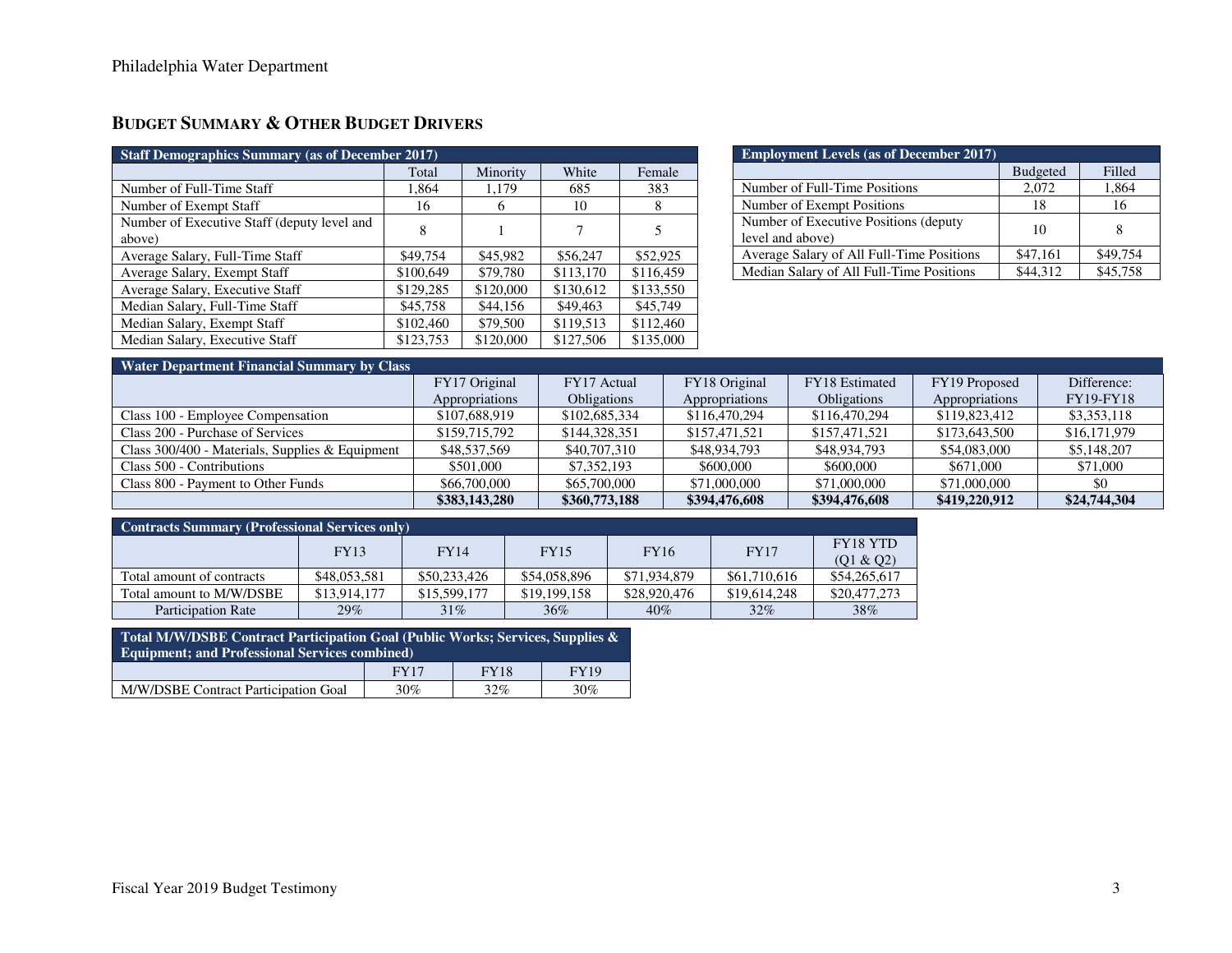# **PROPOSED BUDGET OVERVIEW**

## **Proposed Funding Request**:

The proposed Fiscal Year 2019 Water Department budget totals \$419,220,912, an increase of \$24,744,304 over Fiscal Year 2018 estimated obligation levels. This increase is primarily due to projected higher costs for labor, professional services, and equipment.

The proposed budget includes:

- \$119,823,412 in Class 100, a \$3,353,118 increase over FY18. This funding increase is due to an increase in staffing of 34 new full-time positions related to regulatory compliance requirements (Consent Order & Agreement), the transfer of 82 positions from the capital budget, funding of staff level changes, increases in salary due to DC33 contracts terms, an increase in separation payments and an increase in hiring for seasonal employees.
- \$173,643,500 in Class 200, a \$16,171,979 increase over FY18. This increase in contracted services is related to regulatory compliance requirements (Consent Order & Agreement) and maintenance at PWD facilities. Regulatory compliance costs include increases to PWD stormwater management grants, additional consultant support and continued maintenance and improvements to existing green infrastructure sites and repairs.
- \$54,083,000 in Class 300/400, a \$5,148,207 increase over FY18. This increase is due to an increase in chemical costs and usage at PWD's 6 treatment plants, green stormwater infrastructure construction and repair and an increase in the vehicle purchases due to City-wide policy change of vehicles being funded in the operating budget.
- \$671,000 in Class 500, a \$71,000 increase over FY18. This funding will be used for sponsorships to support the Department's public engagement efforts.
- \$71,000,000 in Class 800 is the same as FY18. This funding is needed for the required transfers related to renewal and replacement, as well as for services provided by the General Fund to the Water Department.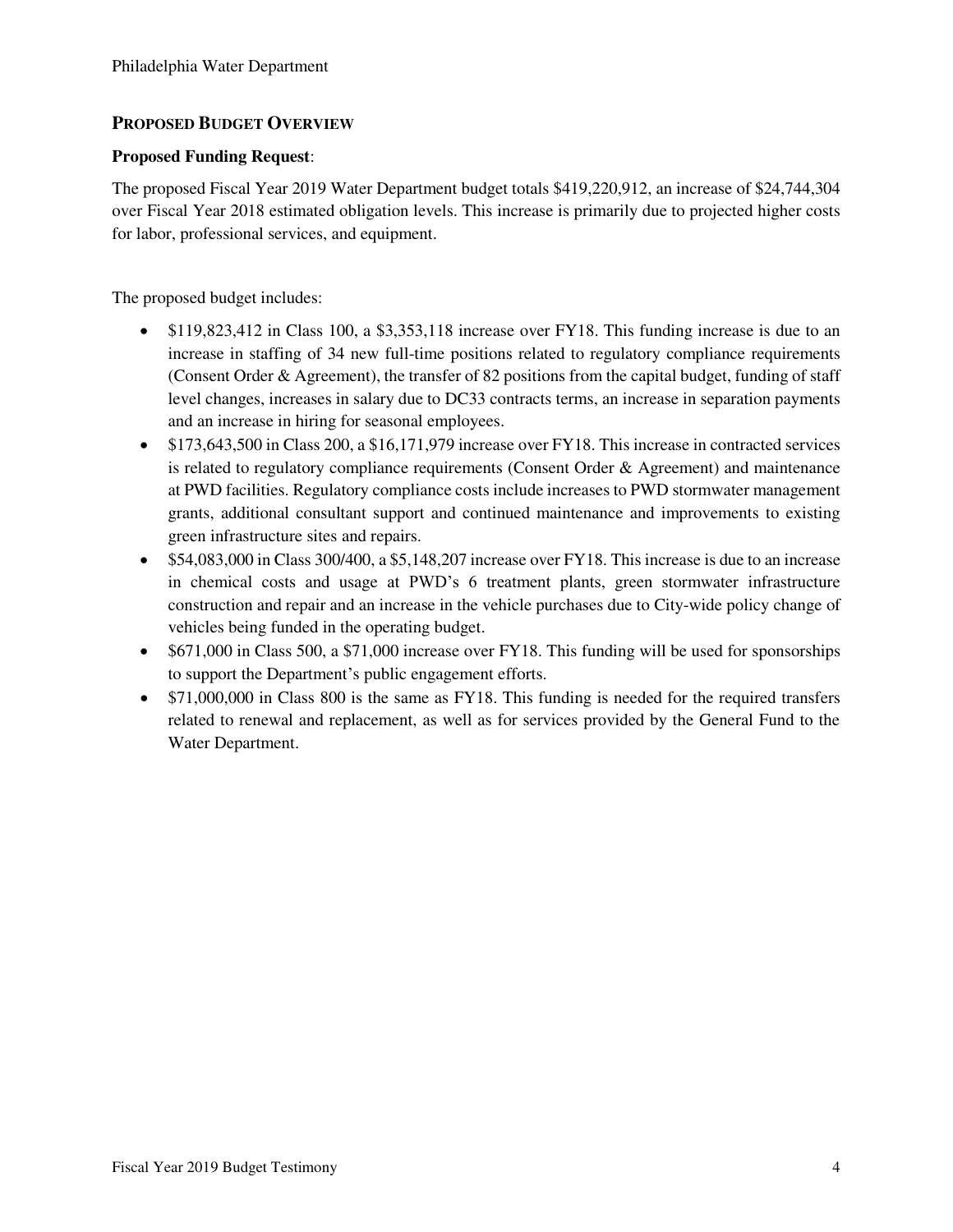# **STAFFING LEVELS**

The department is requesting 2,188 budgeted positions for FY19, an increase of 116 positions over FY18.

The increase is attributed to 34 new full-time positions related to regulatory compliance matters (Consent Order & Agreement) and the transfer of 82 positions from the PWD capital budget to the operating budget in line with the City-wide initiative to phase out funding of employees on the capital budget.

# **NEW HIRES**

| New Hires (from 7/1/2017 to December 2017) |                              |         |  |  |  |
|--------------------------------------------|------------------------------|---------|--|--|--|
|                                            | Total Number of<br>New Hires | Spanish |  |  |  |
| <b>Black or African American</b>           | 36                           |         |  |  |  |
| Asian                                      |                              |         |  |  |  |
| Hispanic or Latino                         |                              |         |  |  |  |
| White                                      | 32                           |         |  |  |  |
| Total                                      |                              |         |  |  |  |

Since December 2017, PWD has hired 21 employees: 11 employees who identify as Black or African American, five employees who identify as white, two employees who identify as Hispanic, and one employee who identifies as Asian. Two employees chose not to respond.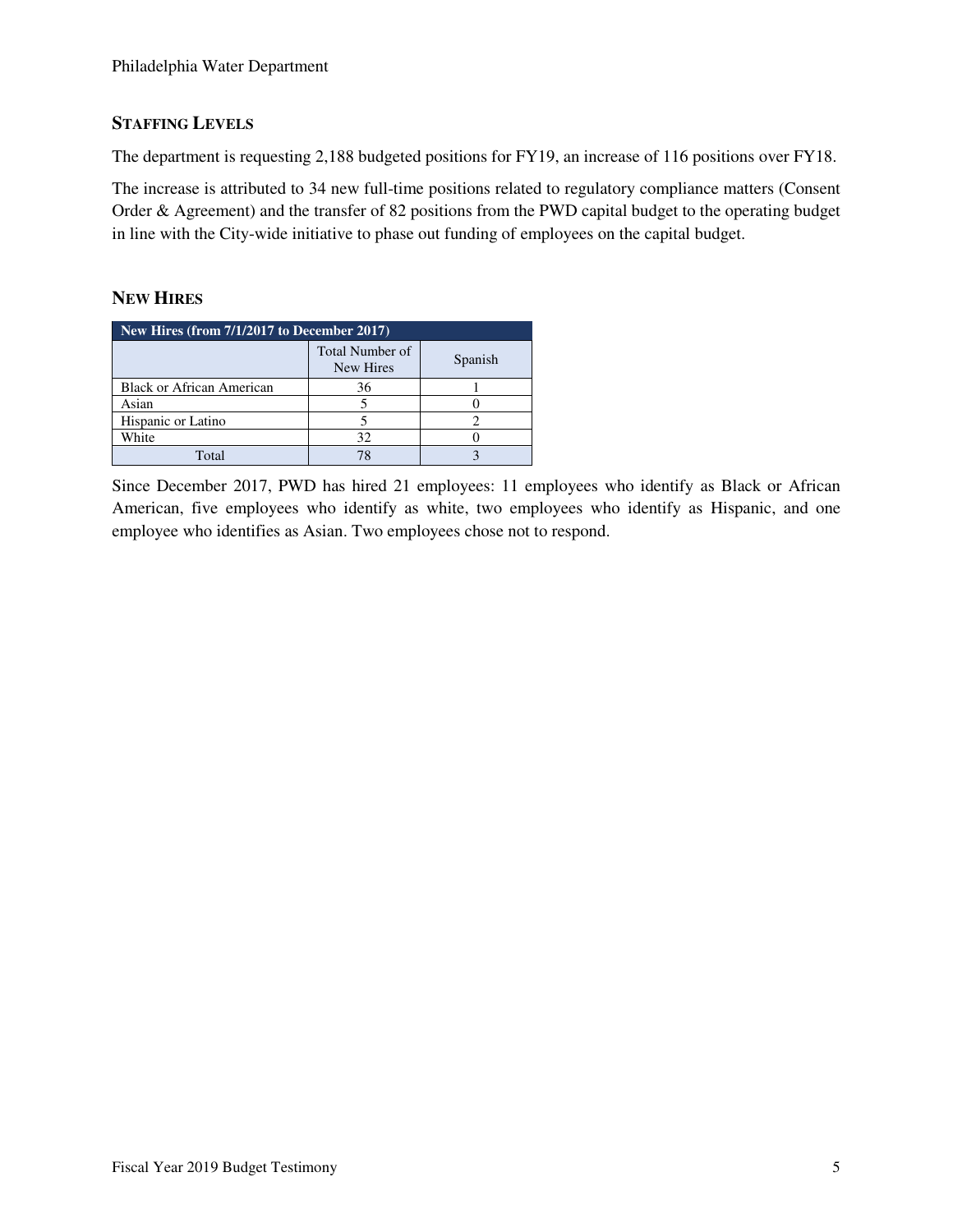# **PERFORMANCE, CHALLENGES, AND INITIATIVES**

#### **Finance**:

| <b>FY19 Strategic Goals</b>                                                                                |
|------------------------------------------------------------------------------------------------------------|
| Ensure timely administration of operating and capital budgets, PWD invoicing, and the timely completion of |
| all financial reports.                                                                                     |
| Maintain PWD five-year financial plan to ensure financial resiliency and maintain existing credit ratings. |
| <b>FY19 Performance Measures</b>                                                                           |

| T TID TUITUI MAMUU MUASULUS                                                                               |             |                     |              |              |
|-----------------------------------------------------------------------------------------------------------|-------------|---------------------|--------------|--------------|
|                                                                                                           |             | FY18 YTD            |              |              |
| Measure                                                                                                   | FY17 Actual | $(O1 \text{ only})$ | FY18 Target  | FY19 Target  |
| Maintain current credit ratings $(A+/A1/A+)$ <sup>1</sup>                                                 | A+, A1, A+  | N/A                 | $A+, A1, A+$ | $A+, A1, A+$ |
| Achieve targeted debt and liquidity metrics as<br>defined by the Department's Financial Plan <sup>2</sup> | $100\%$     | N/A                 | $100\%$      | $100\%$      |

<sup>1</sup> This is an annual measure. The Water Department aims to ensure that the current creditworthiness of the Department does not decline. *2 This is an annual measure. This measure assesses whether PWD is achieving its targeted debt and liquidity metrics as defined by the PWD's Financial Plan.*

### **Human Resources and Administration**:

|  | <b>FY19 Strategic Goals</b> |  |
|--|-----------------------------|--|
|--|-----------------------------|--|

- Ensure that personnel recruitment, placement, training, career development and safety programs are consistent with long-term needs of the Department and the City's goals for diversity and inclusion.
- Coordinate labor management initiatives and employee relations programs with PWD's long-range operational plans.
- Coordinate personnel functions with initiatives in workforce and management planning.

| <b>FY19 Performance Measures</b>   |             |                     |             |             |
|------------------------------------|-------------|---------------------|-------------|-------------|
|                                    | <b>FY17</b> | FY18 YTD            | <b>FY18</b> | <b>FY19</b> |
| Measure                            | Actual      | $(O1 \text{ only})$ | Target      | Target      |
| Departmental vacancy rate $(\%)^1$ | $11\%$      | 10%                 | 10%         | 10%         |

<sup>1</sup> The vacancy rate is derived by taking the number of vacant positions and dividing it by the total number of approved budgeted positions.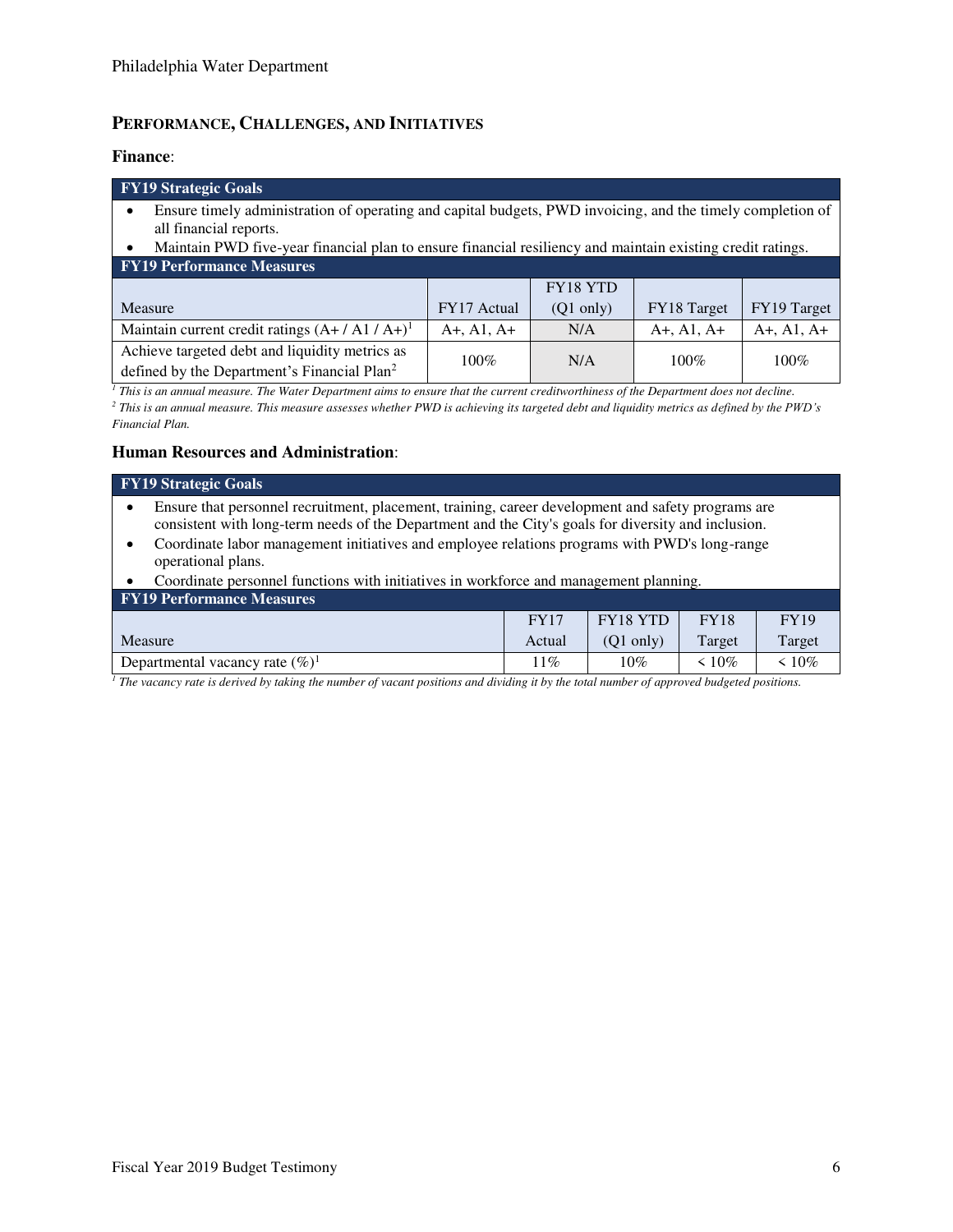### **Operations**:

| <b>FY19 Strategic Goals</b>                                                                                                                                                                                                                                                                                                                                                                                                                                                                                                                                                                                                                                                              |        |             |                         |                         |  |  |  |
|------------------------------------------------------------------------------------------------------------------------------------------------------------------------------------------------------------------------------------------------------------------------------------------------------------------------------------------------------------------------------------------------------------------------------------------------------------------------------------------------------------------------------------------------------------------------------------------------------------------------------------------------------------------------------------------|--------|-------------|-------------------------|-------------------------|--|--|--|
| Operate, maintain, repair and improve the water system necessary to purvey potable water in compliance<br>$\bullet$<br>with the Safe Drinking Water Act and the Partnership for Safe Water Goals and at adequate quantities and<br>pressures to supply the city of Philadelphia, wholesale customers, and firefighting requirements.<br>Operate, maintain, repair, and improve the wastewater system necessary to efficiently collect and treat<br>$\bullet$<br>wastewater and stormwater from the city of Philadelphia and wholesale customers in compliance with the<br>Clean Water Act.<br>Comply with all federal and state regulations relating to water and wastewater management. |        |             |                         |                         |  |  |  |
| <b>FY19 Performance Measures</b><br>FY18 YTD<br><b>FY17</b>                                                                                                                                                                                                                                                                                                                                                                                                                                                                                                                                                                                                                              |        |             |                         |                         |  |  |  |
| Measure                                                                                                                                                                                                                                                                                                                                                                                                                                                                                                                                                                                                                                                                                  | Actual | $(Q1$ only) | FY18 Target             | FY19 Target             |  |  |  |
| Millions of gallons of treated water <sup>1</sup>                                                                                                                                                                                                                                                                                                                                                                                                                                                                                                                                                                                                                                        | 82,846 | 22,249      | meet customer<br>demand | meet customer<br>demand |  |  |  |
| Percent of time Philadelphia's drinking water met or<br>surpassed state and federal standards                                                                                                                                                                                                                                                                                                                                                                                                                                                                                                                                                                                            | 100%   | $100\%$     | $100\%$                 | 100%                    |  |  |  |
| Miles of pipeline surveyed for leakage                                                                                                                                                                                                                                                                                                                                                                                                                                                                                                                                                                                                                                                   | 1,052  | 229         | 1,110                   | 1,110                   |  |  |  |
| Water main breaks repaired <sup>2</sup>                                                                                                                                                                                                                                                                                                                                                                                                                                                                                                                                                                                                                                                  | 655    | 105         | 905                     | 905                     |  |  |  |
| Average time to repair a water main break upon crew<br>6.7<br>6.1<br>8.0<br>8.0<br>arrival at site (hours) $3$                                                                                                                                                                                                                                                                                                                                                                                                                                                                                                                                                                           |        |             |                         |                         |  |  |  |
| 99.6%<br>99.4%<br>99.7%<br>99.7%<br>Percent of hydrants available                                                                                                                                                                                                                                                                                                                                                                                                                                                                                                                                                                                                                        |        |             |                         |                         |  |  |  |
| Number of storm inlets cleaned/year <sup>4</sup><br>107,784<br>27,505<br>100,000<br>100,000                                                                                                                                                                                                                                                                                                                                                                                                                                                                                                                                                                                              |        |             |                         |                         |  |  |  |
| Wastewater treatment met or surpasses state and<br>$100\%$<br>$100\%$<br>$100\%$<br>100%<br>federal standards/month <sup>5</sup>                                                                                                                                                                                                                                                                                                                                                                                                                                                                                                                                                         |        |             |                         |                         |  |  |  |
| PWD's target is to always meet customers' demand.                                                                                                                                                                                                                                                                                                                                                                                                                                                                                                                                                                                                                                        |        |             |                         |                         |  |  |  |

*2 PWD's target is to repair all water main breaks.* 

*<sup>3</sup> PWD's service-level agreement is 8.0 hours.* 

*4 This is the number of inlets cleaned each quarter in PWD's system, which contains over 79,000 inlets.* 

*5 This is calculated by taking the number of days out of compliance and dividing it by days of the month or quarter.*

# **Engineering and Construction**:

#### **FY19 Strategic Goals**

- Manage and maintain PWD's renewal and replacement program of the conveyance and collector's system.
- Optimize and/or maintain the resources required to renew the Department's treatment facilities to ensure reliability.

| <b>FY19 Performance Measures</b>                  |             |                     |             |             |
|---------------------------------------------------|-------------|---------------------|-------------|-------------|
|                                                   | <b>FY17</b> | FY18 YTD            | <b>FY18</b> | <b>FY19</b> |
| Measure                                           | Actual      | $(Q1 \text{ only})$ | Target      | Target      |
| Miles of sewers renewed <sup>1</sup>              |             | N/A                 | > 8         | >10         |
| Miles of water mains renewed <sup>2</sup>         | 19          | N/A                 | > 30        | > 32        |
| Percent of capital budget encumbered <sup>3</sup> | 100%        | N/A                 | $> 95\%$    | >95%        |

*1 This is an annual measure. This measure identifies the number of miles of sewer replaced in PWD's collectors system.* 

*2 This is an annual measure. This measure identifies the number of miles of water mains replaced in PWD's conveyance system.* 

*3 This is an annual measure. This measure determines the percent of capital budget dollars encumbered and is a percentage of the Department's overall capital budget, including Collectors, Conveyance, Treatment Plants, and Engineering and Material Support.*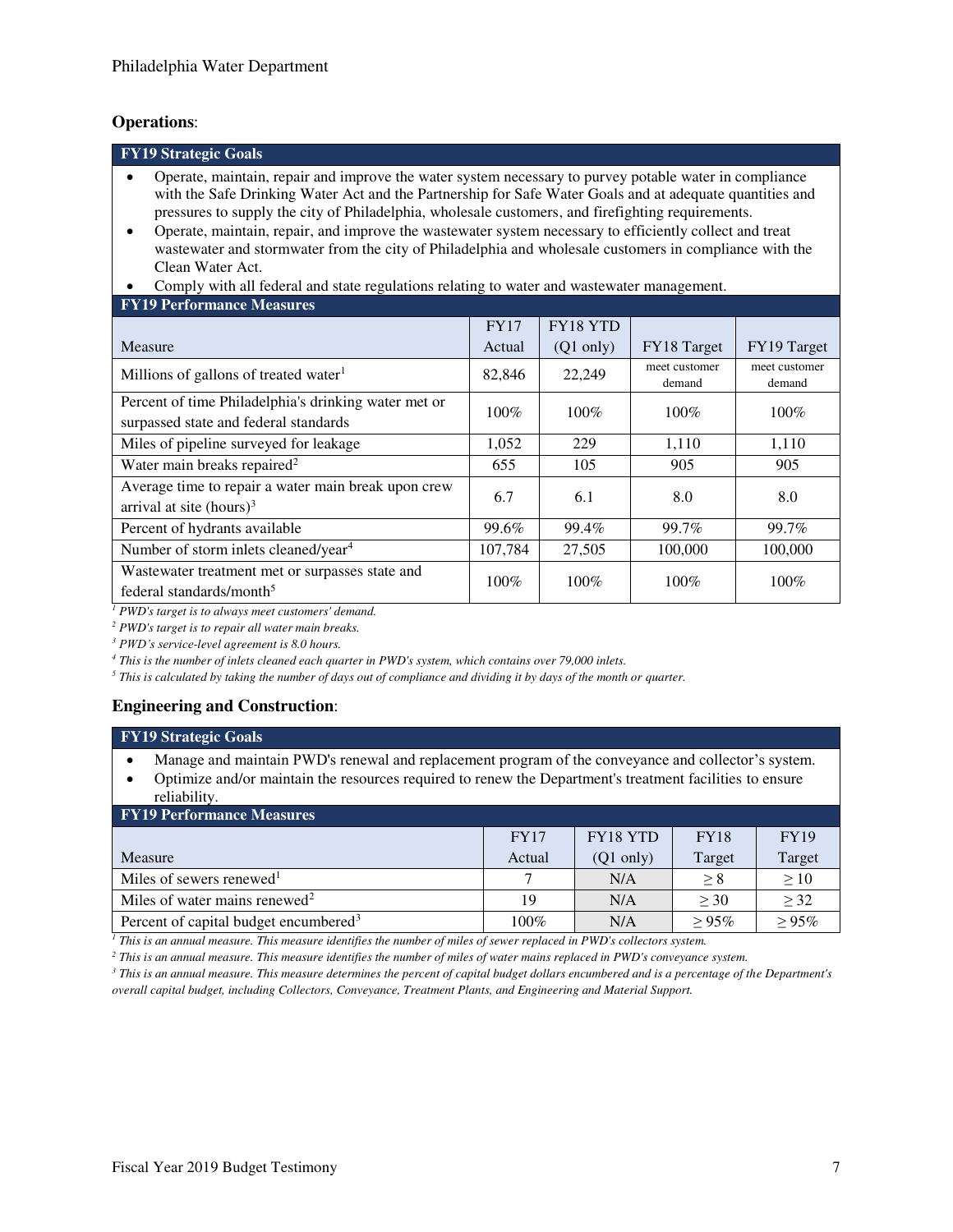#### **Planning and Environmental Services**:

## **FY19 Strategic Goals**

- Conduct planning and adaptive management analyses and strategies developed for compliance with regulatory obligations.
- Comply with required five-, 10-, 15-, 20- and 25-year milestones for the Green City, Clean Water Program.
- Provide laboratory support to the Department for compliance and quality initiatives.

| <b>FY19 Performance Measures</b>                                         |             |                     |             |             |
|--------------------------------------------------------------------------|-------------|---------------------|-------------|-------------|
|                                                                          | <b>FY17</b> | FY18 YTD            | <b>FY18</b> | <b>FY19</b> |
| Measure                                                                  | Actual      | $(Q1 \text{ only})$ | Target      | Target      |
| Constructed greened $\arcsin$                                            | 129         | 58                  | 200         | 200         |
| Number of Green Acres design completed/year <sup>2</sup>                 | 351         | 134                 | 300         | 300         |
| Analyses performed by Bureau of Laboratory<br>Services/year <sup>3</sup> | 411,911     | 99.896              | 400,000     | 400,000     |
| Site inspections completed/month <sup>4</sup>                            | 232         | 331                 | 258         | 258         |

 $<sup>1</sup>$  This measure represents the number of greened acres associated with projects that have completed construction in the quarter that will be</sup> *attributed to the CSO Long-term Control Plan Consent Order, which requires completion of 2,148 green acres by FY21.*

*2 This measure represents the number of greened acres that have completed the design phase in the quarter that will be attributed to the CSO Long-term Control Plan Consent Order once constructed.* 

*3 This measure is calculated by taking the number of analyses performed at PWD's central laboratory. This measure is reported monthly in the PWD's Monthly Manager's Report.*

*4 This is a measure of the number of average monthly site inspections performed at private properties installing stormwater management practices to confirm compliance with the approved design.*

#### **Public Affairs**:

|           | <b>FY19 Strategic Goals</b>                                                                                                                                                                                                                           |
|-----------|-------------------------------------------------------------------------------------------------------------------------------------------------------------------------------------------------------------------------------------------------------|
| $\bullet$ | Establish a single communications channel through which to handle customer billing complaints, shut-offs<br>and support for customers, while leveraging best practices and technologies to enhance customer<br>interactions at multiple touch points. |
| $\bullet$ | Implement a comprehensive communications plan that educates and engages with customers and the public-<br>at-large in a manner that is timely, accurate, informative and highly accessible.                                                           |
|           | $\alpha$ , and $\alpha$ is the state of the state of the state $\alpha$ in the state of the state of the state of the state of the state of the state of the state of the state of the state of the state of the state of the state of the            |

| Strive to transform residents and partners into water resource advocates through engagement and education. |  |  |  |
|------------------------------------------------------------------------------------------------------------|--|--|--|
| <b>FY19 Performance Measures</b>                                                                           |  |  |  |

|                                                                            | <b>FY17</b> | $ $ FY18 YTD $ $    | <b>FY18</b> | <b>FY19</b> |
|----------------------------------------------------------------------------|-------------|---------------------|-------------|-------------|
| Measure                                                                    | Actual      | $(O1 \text{ only})$ | Target      | Target      |
| Average speed to answer customers' calls $(minutes)^1$                     |             | 15.1                | < 10        |             |
| Number of non-City employees in attendance at public meetings <sup>2</sup> | 4.578       | 2.259               | .000        | >4,800      |

 $^I$  This is the average time it took for a call to be answered by an agent from when the caller first selected the option to speak to an agent. This  $\,$ *measure does not include abandoned calls. FY18 YTD is abnormally high due to critical vacancies. The Department is hiring for those positions actively.* 

*2 FY18 Target is higher due to a rate increase request, which will likely see a higher number of non-City employees in attendance at public meetings.*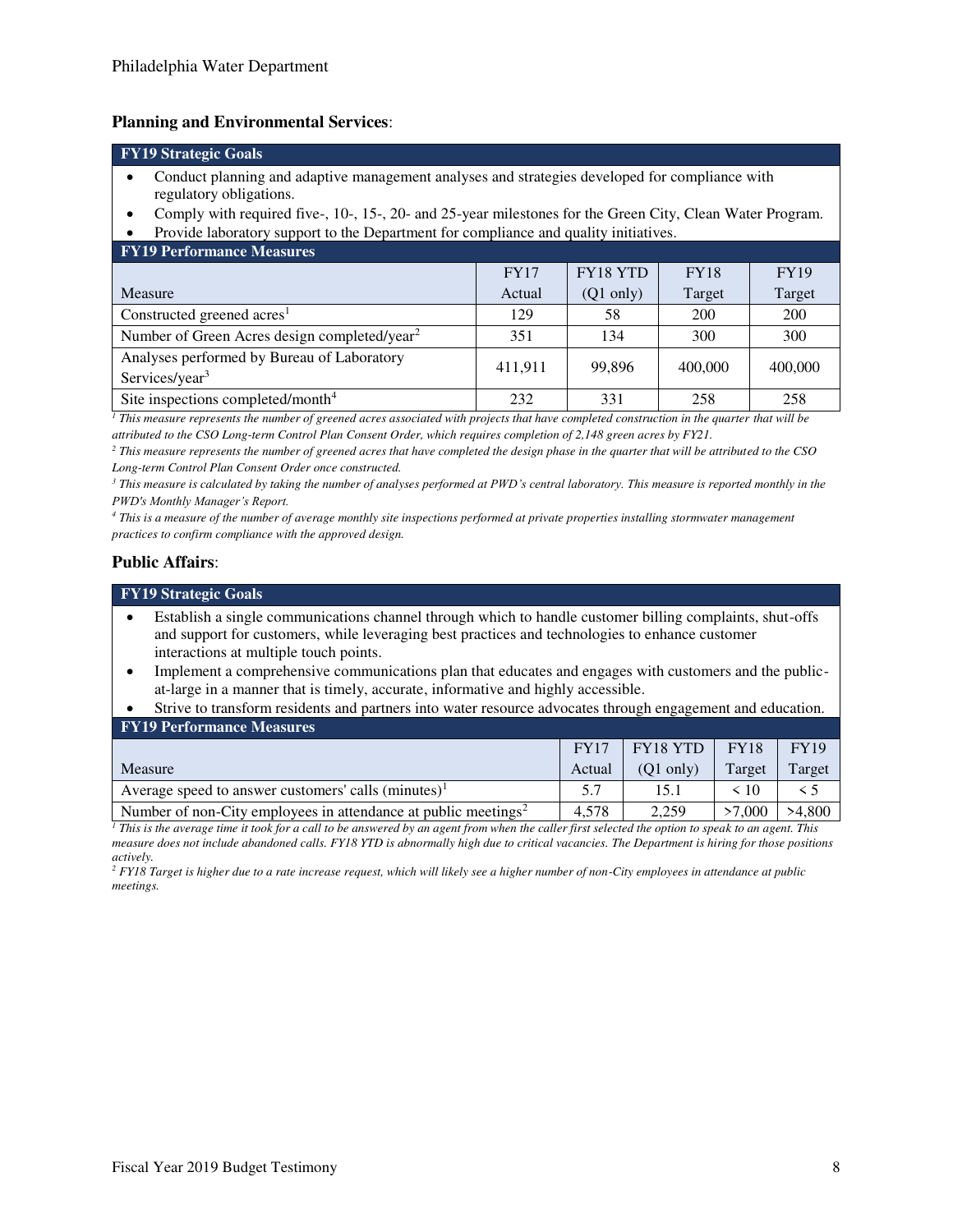# **OTHER BUDGETARY IMPACTS**

# **Federal and State (Where Applicable)**

The Water Department does not receive any material grant money for programs at the federal or state level.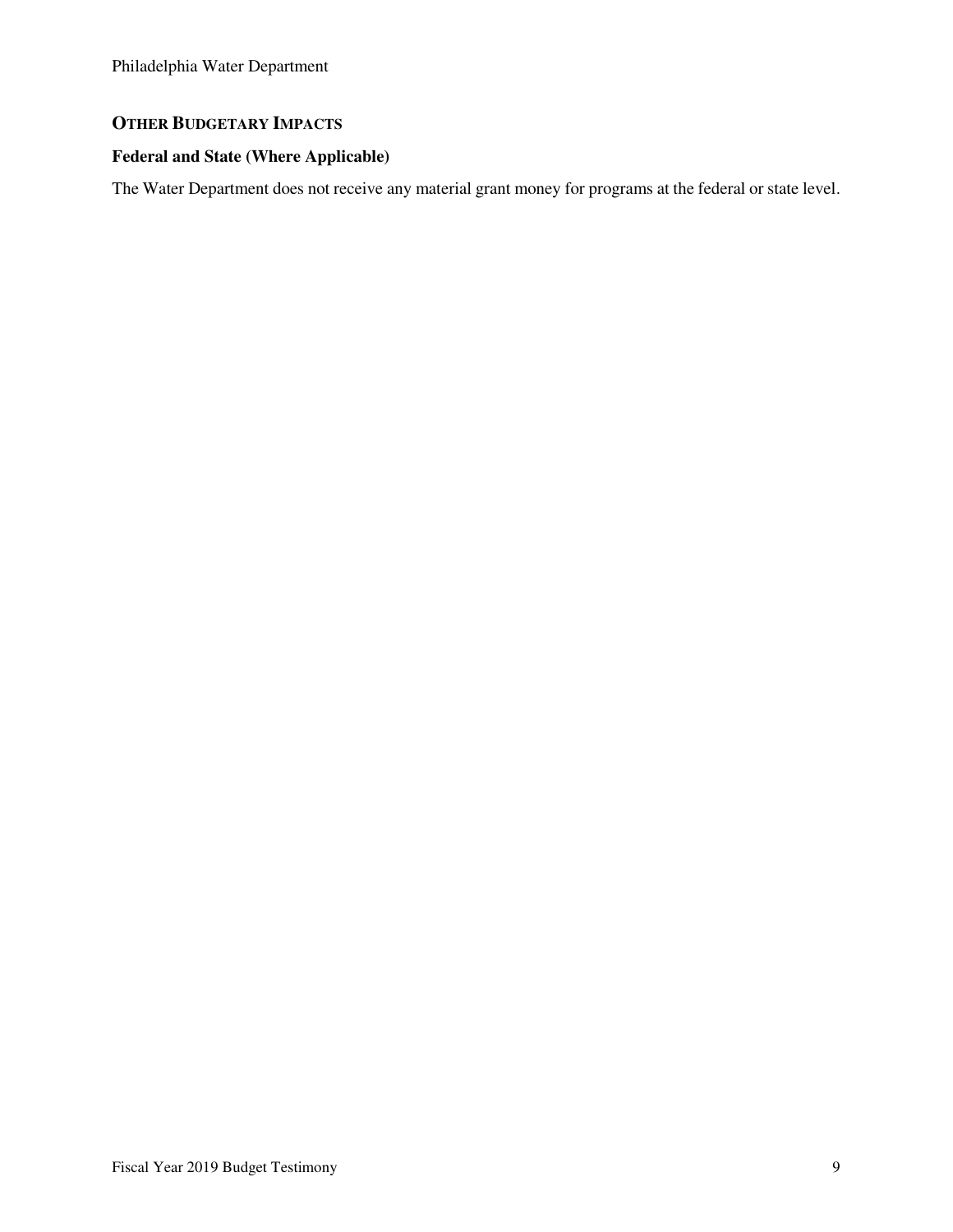# **CONTRACTING EXPERIENCE**

| M/W/DSBE Participation on Large Professional Services Contracts                 |                                                        |                                 |                             |                                  |                                                           |                                                 |                                          |                                         |                                                   |                                                                                                         |                                                        |
|---------------------------------------------------------------------------------|--------------------------------------------------------|---------------------------------|-----------------------------|----------------------------------|-----------------------------------------------------------|-------------------------------------------------|------------------------------------------|-----------------------------------------|---------------------------------------------------|---------------------------------------------------------------------------------------------------------|--------------------------------------------------------|
| Top Five Largest Contracts, FY18                                                |                                                        |                                 |                             |                                  |                                                           |                                                 |                                          |                                         |                                                   |                                                                                                         |                                                        |
| Vendor Name                                                                     | Service<br>Provided                                    | Dollar<br>Amount of<br>Contract | <b>RFP</b><br>Issue<br>Date | Contract<br><b>Start</b><br>Date | Ranges in<br><b>RFP</b>                                   | $%$ of<br>M/W/DSBE<br>Participation<br>Achieved | \$ Value of<br>M/W/DSBE<br>Participation | Total %<br>Participation<br>- All DSBEs | Total \$<br>Value<br>Participation<br>- All DSBEs | <b>Local Business</b><br>(principal place)<br>of business<br>located within<br>City limits)<br>[yes/no] | Waiver for<br>Living<br>Wage<br>Compliance<br>[yes/no] |
| Philadelphia<br><b>Authority For</b><br>Industrial<br>Development<br>$(PAID)^1$ | Storm Water<br>Management                              | \$14,500,000                    | N/A                         | 5/23/12                          | MBE: 15% -<br>20%<br>WBE: 10% -<br>20%<br><b>DSBE: 0%</b> | 17%<br>12%<br>$0\%$                             | \$2,465,000<br>\$1,740,000<br>\$0        | 29%                                     | \$4,205,000                                       | yes                                                                                                     | no                                                     |
| Allee King<br>Rosen &<br>Fleming<br>(AKRF)                                      | <b>GSI</b><br>Maintenance                              | \$2,613,500                     | 3/1/16                      | 7/1/16                           | MBE: 15% -<br>20%<br>WBE: 10% -<br>15%<br>DSBE: 0%        | 18%<br>10%<br>$0\%$                             | \$470,430<br>\$261,350<br>\$0            | 28%                                     | \$731,780                                         | no                                                                                                      | no                                                     |
| Sci-Tek<br>Consultants,<br>Inc.                                                 | Tech Support<br>for Hydraulic<br>Modeling              | \$2,000,000                     | 2/27/17                     | 7/1/17                           | MBE: 20% -<br>25%<br>WBE: 20% -<br>25%<br>DSBE: 0%        | 50%<br>$0\%$<br>$0\%$                           | \$1,000,000<br>\$0<br>$\overline{50}$    | 50%                                     | \$1,000,000                                       | no                                                                                                      | no                                                     |
| CDM Smith,<br>Inc.                                                              | Water<br>Resources<br>Compliance<br>Tech               | \$1,950,000                     | 2/28/17                     | 7/1/17                           | MBE: 20% -<br>25%<br>WBE: 20% -<br>25%<br><b>DSBE: 0%</b> | 22%<br>$1\%$                                    | \$429,000<br>\$19,500<br>\$0             | 23%                                     | \$448,500                                         | no                                                                                                      | no                                                     |
| Woods Hole<br>Group, Inc.                                                       | Measurement<br>of Water<br><b>Ouality</b><br>Processes | \$1,899,959                     | 1/9/15                      | 7/1/15                           | MBE: 15% -<br>17%<br>WBE: 15% -<br>17%<br>DSBE: 0%        | 15%<br>$0\%$<br>$0\%$                           | \$284,994<br>\$0<br>$\overline{50}$      | 15%                                     | \$284,994                                         | no                                                                                                      | no                                                     |

<sup>1</sup> PAID facilitates the funding of PWD's stormwater grant program to multiple vendors. The participation rate reflects that of the vendors *receiving the grant.*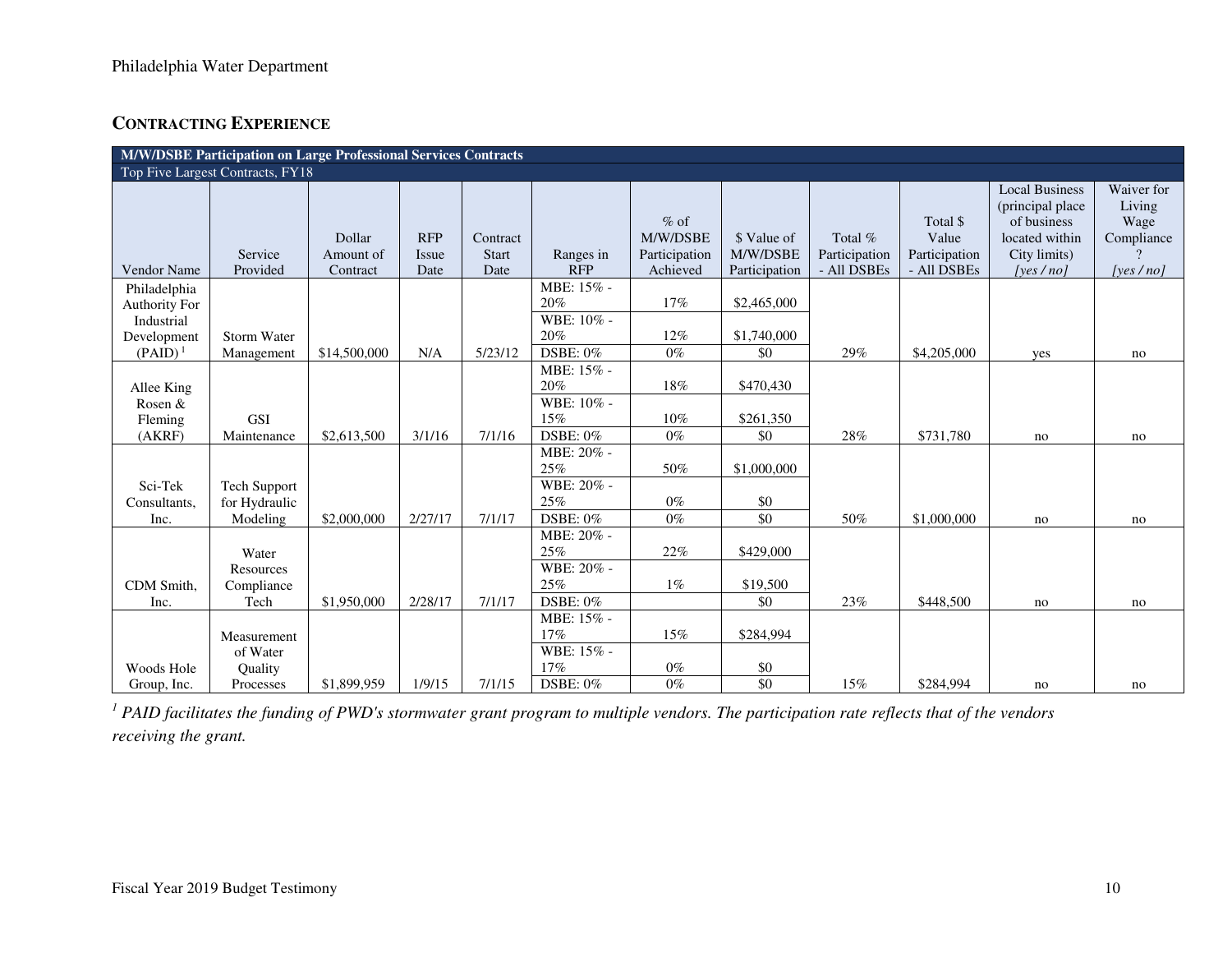# **EMPLOYEE DATA**

| <b>Staff Demographics (as of December 2017)</b> |                          |                              |                        |                             |                  |  |  |  |
|-------------------------------------------------|--------------------------|------------------------------|------------------------|-----------------------------|------------------|--|--|--|
|                                                 | <b>Full-Time Staff</b>   |                              | <b>Executive Staff</b> |                             |                  |  |  |  |
| Female<br>Male                                  |                          |                              |                        | Male<br>Female              |                  |  |  |  |
|                                                 | African-                 | African-                     |                        | African-                    |                  |  |  |  |
|                                                 | American                 | American                     |                        | American                    | African-American |  |  |  |
| Total                                           | 786                      | 210                          | Total                  | $\mathbf{0}$                | 1                |  |  |  |
| % of Total                                      | 42%                      | $11\%$                       | % of Total             | $0\%$                       | 13%              |  |  |  |
| Average Salary                                  | \$44,424                 | \$47,239                     | Average Salary         | N/A                         | \$120,000        |  |  |  |
| Median Salary                                   | \$43,634                 | \$43,381                     | <b>Median Salary</b>   | N/A                         | \$120,000        |  |  |  |
|                                                 | White                    | White                        |                        | White                       |                  |  |  |  |
| Total                                           | 563                      | 122                          | Total                  | 3                           | $\overline{4}$   |  |  |  |
| % of Total                                      | 30%                      | 7%                           | % of Total             | 38%                         | 50%              |  |  |  |
| Average Salary                                  | \$55,149                 | \$61,312                     | Average Salary         | \$122,177                   | \$136,938        |  |  |  |
| Median Salary                                   | \$49,263                 | \$56,193                     | Median Salary          | \$120,000                   | \$145,125        |  |  |  |
|                                                 | Hispanic                 | Hispanic                     |                        | Hispanic                    | Hispanic         |  |  |  |
| Total                                           | 48                       | 10                           | Total                  | $\mathbf{0}$                | $\theta$         |  |  |  |
| % of Total                                      | 3%                       | $1\%$                        | % of Total             | $0\%$                       | $0\%$            |  |  |  |
| Average Salary                                  | \$44,417                 | \$45,589                     | Average Salary         | N/A                         | N/A              |  |  |  |
| <b>Median Salary</b>                            | \$44,278                 | \$39,241                     | Median Salary          | N/A                         | N/A              |  |  |  |
|                                                 | Asian                    | Asian                        |                        | Asian                       | Asian            |  |  |  |
| Total                                           | 63                       | 30                           | Total                  | $\boldsymbol{0}$            | $\boldsymbol{0}$ |  |  |  |
| % of Total                                      | $3\%$                    | $2\%$                        | % of Total             | $0\%$                       | $0\%$            |  |  |  |
| Average Salary                                  | \$49,543                 | \$59,632                     | Average Salary         | N/A                         | N/A              |  |  |  |
| Median Salary                                   | \$45,749                 | \$56,777                     | Median Salary          | N/A                         | N/A              |  |  |  |
|                                                 | Other<br>Other           |                              | Other<br>Other         |                             |                  |  |  |  |
| Total                                           | 21                       | 11                           | Total                  | $\boldsymbol{0}$            | $\boldsymbol{0}$ |  |  |  |
| % of Total                                      | $1\%$                    | $1\%$                        | % of Total             | $0\%$                       | $0\%$            |  |  |  |
| Average Salary                                  | \$59,600                 | \$56,812                     | Average Salary         | N/A                         | N/A              |  |  |  |
| Median Salary                                   | \$56,817                 | \$51,186                     | Median Salary          | N/A                         | N/A              |  |  |  |
|                                                 | <b>Bilingual</b>         | <b>Bilingual</b>             |                        | <b>Bilingual</b>            | Bilingual        |  |  |  |
| Total                                           |                          | 132 <sup>1</sup>             | Total                  | $\overline{a}$              |                  |  |  |  |
| % of Total<br>7%                                |                          |                              | % of Total<br>N/A      |                             | N/A              |  |  |  |
| Average Salary                                  | $\overline{\phantom{a}}$ | $\qquad \qquad \blacksquare$ | Average Salary         | $\overline{\phantom{a}}$    | $\blacksquare$   |  |  |  |
| Median Salary                                   | $\overline{\phantom{0}}$ |                              | Median Salary          | $\blacksquare$              |                  |  |  |  |
|                                                 | Male                     | Female                       |                        | Male                        | Female           |  |  |  |
| Total                                           | 1,481                    | 383                          | Total                  | $\ensuremath{\mathfrak{Z}}$ | 5                |  |  |  |
| % of Total                                      | 79%                      | 21%                          | % of Total             | 38%                         | 63%              |  |  |  |
| Average Salary                                  | \$48,934                 | \$52,925                     | Average Salary         | \$122,177                   | \$133,550        |  |  |  |
| <b>Median Salary</b>                            | \$45,758                 | \$45,749                     | <b>Median Salary</b>   | \$120,000                   | \$135,000        |  |  |  |

<sup>1</sup> The Department created a voluntary, anonymous, language survey that did not capture employee gender or title.